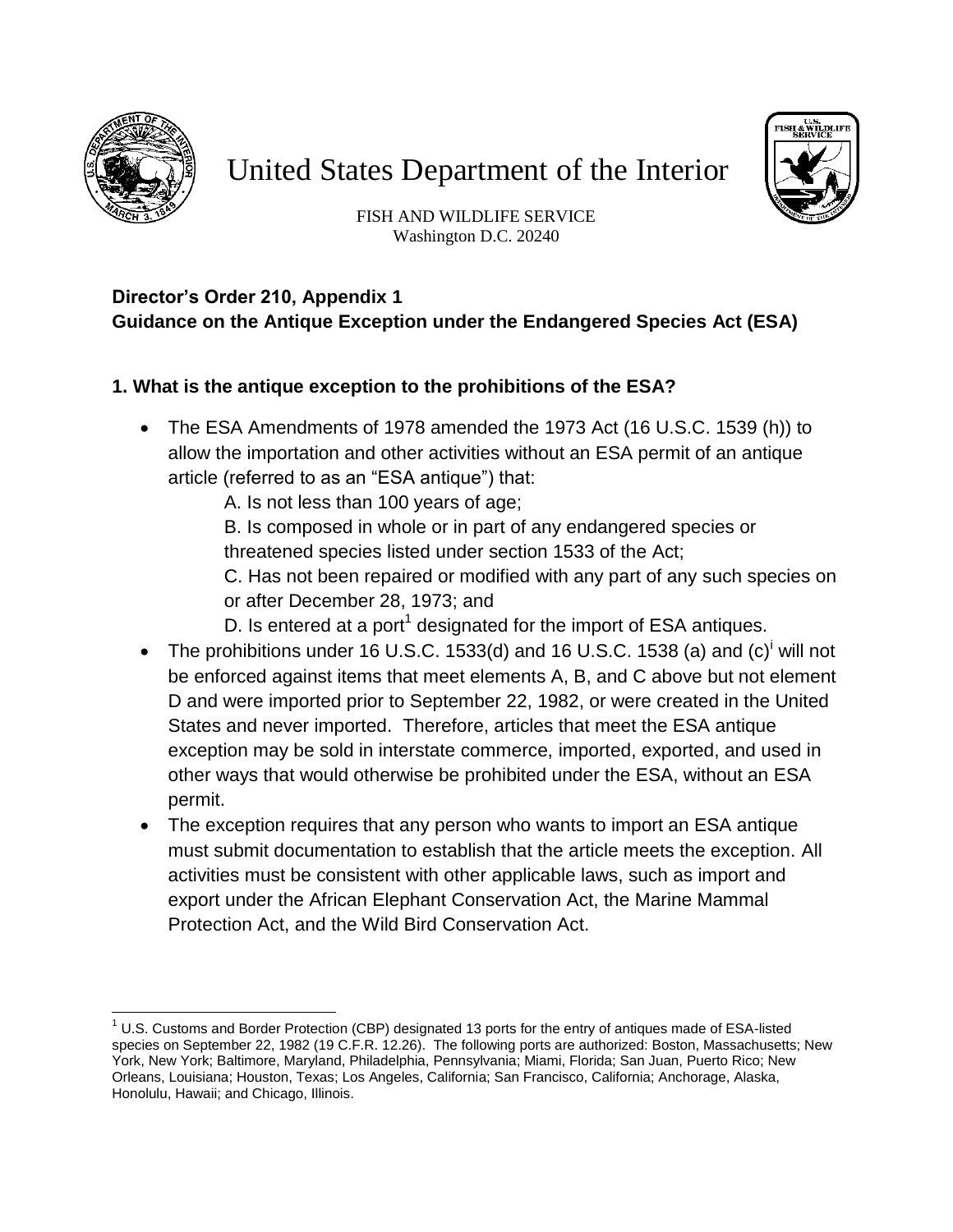The ESA also requires that any person claiming an exemption from the prohibitions of the Act has the burden of proving that the exemption is applicable (16 U.S.C. 1539 (g)).

# **2. What are the requirements to import an antique made from an ESA-listed species?**

- ESA antiques may only be imported at a port designated for the import of ESA antiques[.](#page-0-0)<sup>1</sup>
- The import of ESA antiques requires the importer or his/her agent to file Form 3- 177, (19 C.F.R. 10.53 (e) and 50 C.F.R. 14.61) with documentation demonstrating that the item meets the ESA exception.
- For ESA antiques made from species that are also listed under the Convention on International Trade in Endangered Species of Wild Fauna and Flora (CITES), the importer or the importer's agent must file Form 3-177 and all required documentation directly with the Service.
- For ESA antiques made from species that are not listed under CITES, the importer or the importer's agent may file Form 3-177 and all accompanying documentation with the U.S. Customs and Border Protection (CBP) Port Director. CBP will send all documentation to the Service as described in 19 C.F.R. 12.26(g) for a legal determination prior to release. The importer or the importer's agent may also file directly with the Service and provide the necessary clearance to CBP.
- The commercial import of ESA antiques must meet all licensing and fee requirements in 50 C.F.R. Part 14.
- The import of ESA antiques made from species that are also listed under CITES requires a pre-Convention certificate issued by the CITES Management Authority of the (re)exporting country as part of the declaration  $(50 \text{ C.F.R. } 23.45)$ .
- <span id="page-1-0"></span>The import of ESA antiques does not require an ESA import permit.
- The importer must provide evidence of species identification and age to demonstrate that the article qualifies as an ESA antique. This can include a qualified appraisal, documents that provide detailed provenance, and/or scientific testing. The Service considers this to be a high bar. Notarized statements or affidavits by the importer or a CITES pre-Convention certificate alone are not necessarily adequate proof that the article meets the ESA exception.

## **3. What are the requirements to export an antique made from an ESA-listed species?**

 ESA antiques may only be exported at a Service-designated port or at a port authorized under a designated port exception permit.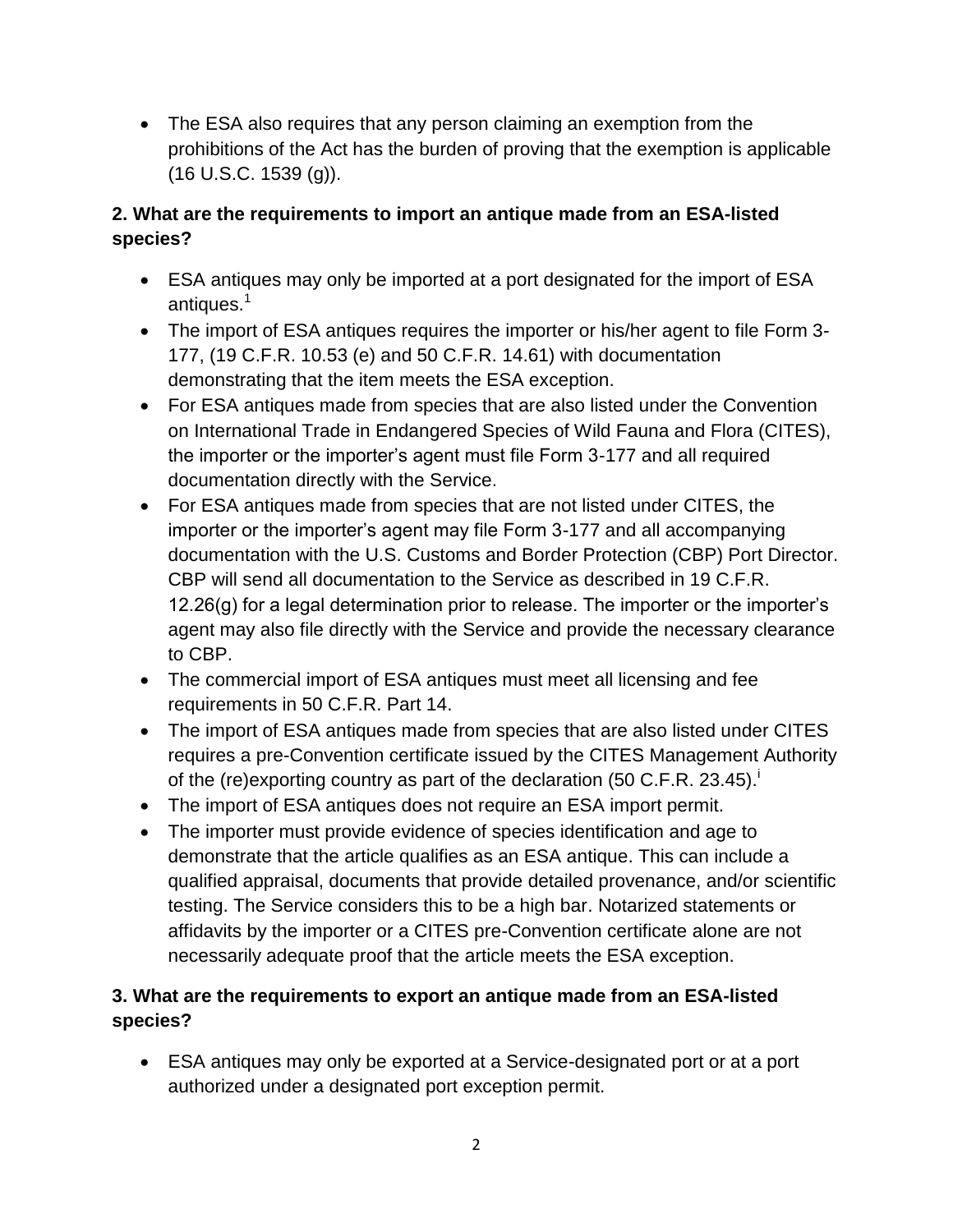- The export of ESA antiques must meet all the standard declaration, license, fee, notification, and clearance requirements of 50 C.F.R. Part 14. CBP is not involved in the export of such antiques.
- The export of ESA antiques does not require an ESA export permit.
- The export of ESA antiques from species that are also listed under CITES requires a pre-Convention certificate issued by the U.S. CITES Management Authority as part of the export declaration (50 CFR 23.45).
- The exporter must prove that the antique article meets the criteria under the ESA antique exception.

# **4. How does the U.S. importer document the identification of the species used in the ESA antique?**

The person claiming the benefit of the ESA antique exception must prove the identity of the species of which the article is composed in whole or in part. Such proof can be in the form of bona fide DNA analysis, a qualified appraisal, or other documentation that demonstrates the identification of the species through a detailed provenance of the article.

## **5. How does the U.S. importer document the age of the ESA antique?**

The person claiming the benefit of the ESA exception must prove that the article is not less than 100 years of age. Such proof can be in the form of testing using scientifically approved aging methods by a laboratory or facility accredited to conduct such tests, a qualified appraisal, or another method that documents the age by establishing the provenance of the article. The provenance may be determined through a detailed history of the article, including but not limited to family photos, ethnographic fieldwork, or other information that authenticates the article and assigns the work to a known period of time or, where possible, to a known artist.

### **6. How does the U.S. exporter or seller within the United States document that their article meets the ESA exception for antiques?**

The burden of proof is on the exporter or seller to show that the antique article meets the criteria under the ESA exception. Notarized statements or affidavits by the exporter or seller or a CITES pre-Convention certificate alone are not necessarily adequate proof that the article meets the ESA exception.

**7. What will the Service accept as a qualified appraisal?** An appraisal submitted as documentary evidence of an article's eligibility under the ESA antique exception must meet the following criteria: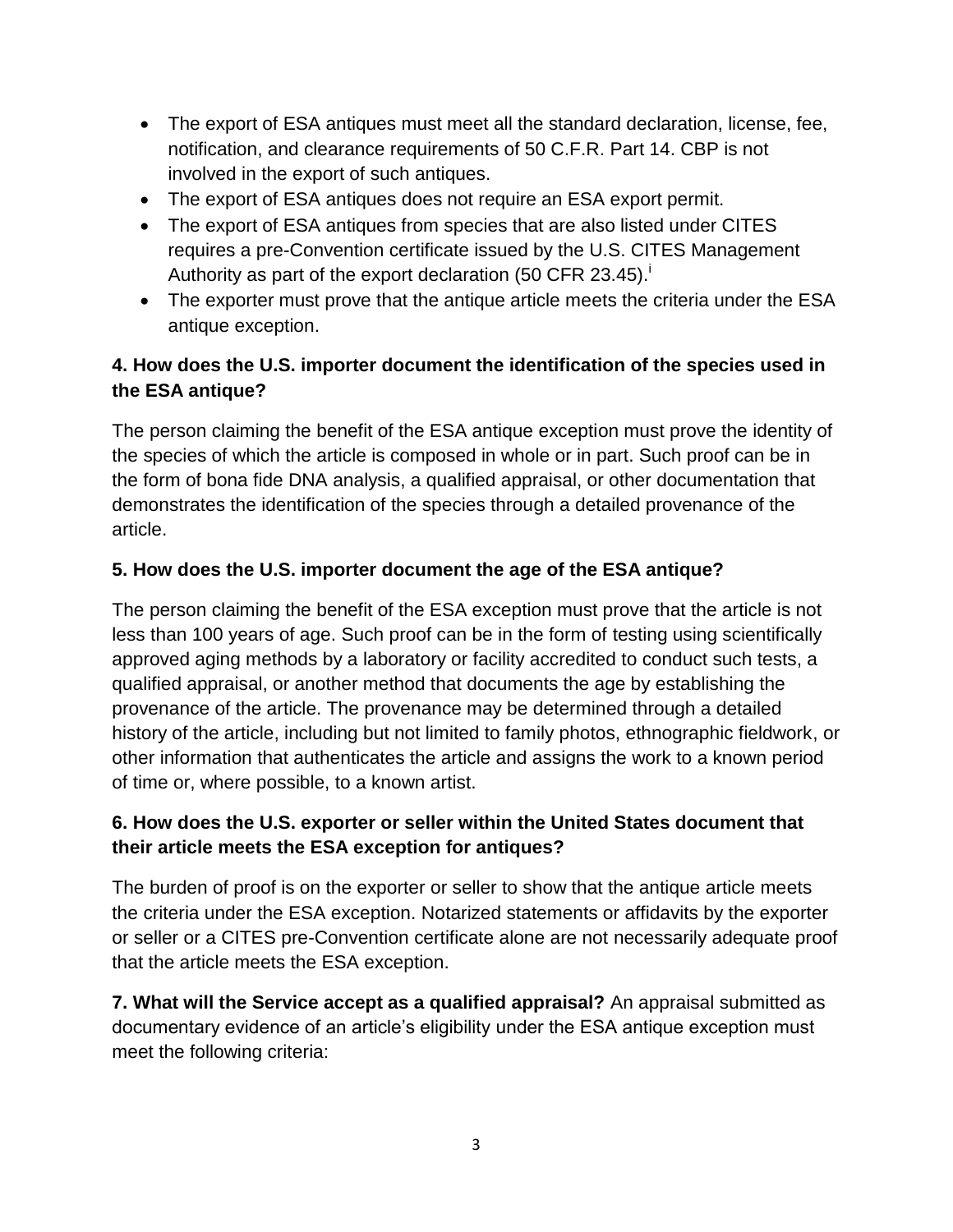- The person executing the appraisal either has earned an appraisal designation from a recognized professional appraiser organization for demonstrated competency in appraising the type of property being appraised, or can demonstrate verifiable education and experience in assessing the type of property being appraised.
- The person executing the appraisal is not the importer, exporter, buyer, recipient, or seller of the article and does not benefit from the results of the appraisal (other than for the cost of the appraisal); is not a party to any of the transactions associated with the article (including any person acting as an agent for the transaction); is not an employee of any business that is a party to the transaction; and is not related to the person claiming the exception.
- Facts the Service will examine in determining the reliability of the appraisal:
	- $\circ$  A description of the article that is detailed enough for a person who is not generally familiar with the type of article to determine that the appraisal is about the article in question.
	- $\circ$  The name and address of the qualified appraiser, or if the appraiser is a partner, an employee, or an independent contractor engaged by a person other than the person claiming the exception, the name and address of the partnership or the person who employs or engages the appraiser.
	- $\circ$  The qualifications of the appraiser who signs the appraisal, including the background, experience, education, and any membership in professional appraiser associations.
	- o The date on which the article was appraised.
	- o The scientific, or other, method in detail used to determine the age or species.
	- o Descriptive information on the article, including but not limited to: the size of the article, the medium, the artist or culture, approximate date the article was created, and a professional quality image of the article.
	- $\circ$  A detailed history of the article, including proof of authenticity.
	- $\circ$  The facts on which the appraisal was based including analyses of similar works by the artist on or around the creation date.

## **8. What articles do not qualify for the antique exception under the ESA?**

- Articles that are less than 100 years old.
- Articles that are not composed in whole or in part of an ESA-listed species.
- Articles with repairs or modifications made on or after December 28, 1973, to the specific part or component of the article that is made of the ESA-listed species